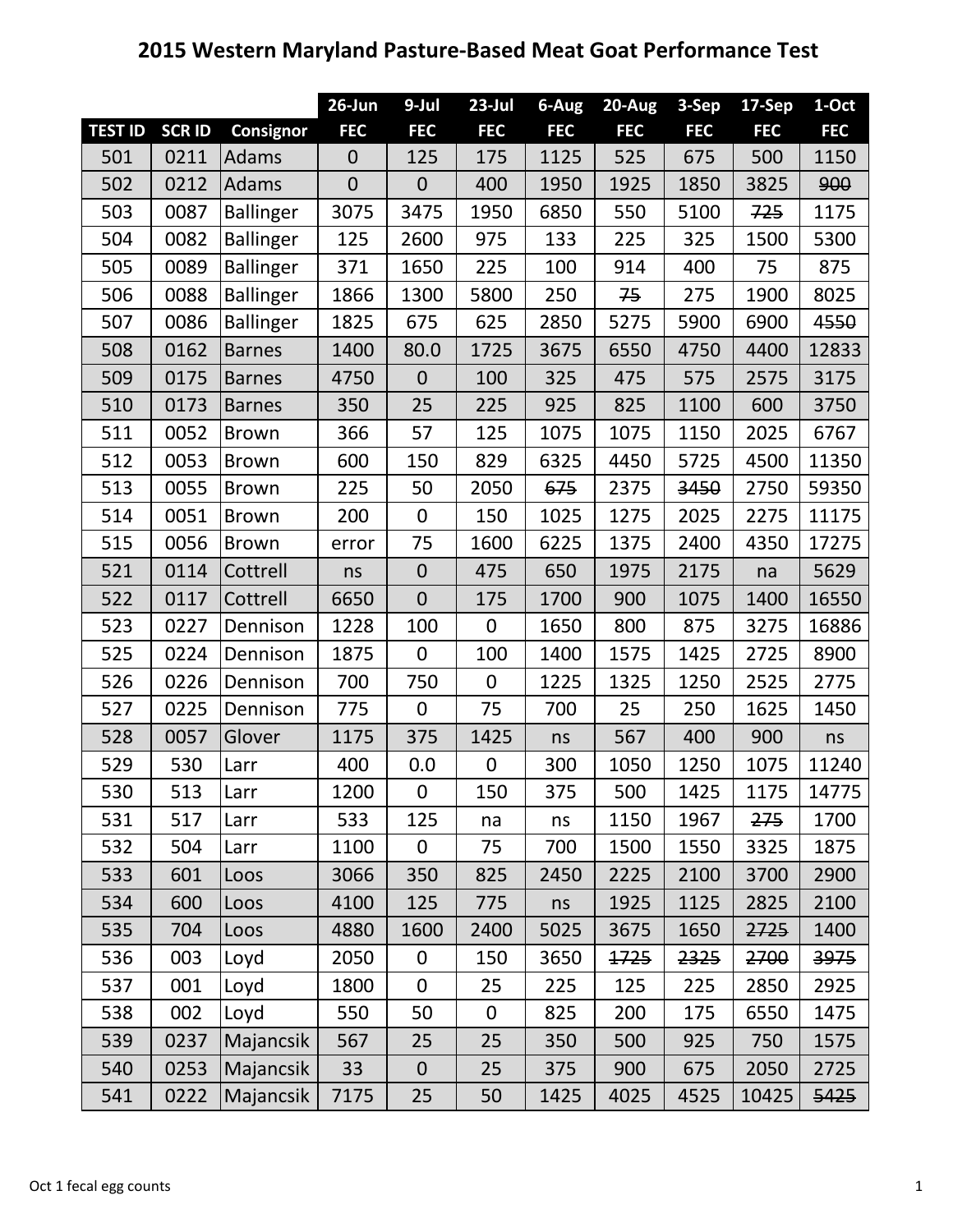## **2015 Western Maryland Pasture‐Based Meat Goat Performance Test**

|                |              |                               | $26$ -Jun      | 9-Jul            | $23$ -Jul      | 6-Aug      | 20-Aug     | 3-Sep      | 17-Sep     | 1-Oct      |
|----------------|--------------|-------------------------------|----------------|------------------|----------------|------------|------------|------------|------------|------------|
| <b>TEST ID</b> | <b>SCRID</b> | <b>Consignor</b>              | <b>FEC</b>     | <b>FEC</b>       | <b>FEC</b>     | <b>FEC</b> | <b>FEC</b> | <b>FEC</b> | <b>FEC</b> | <b>FEC</b> |
| 542            | 0211         | Majancsik                     | 2350           | 100              | 75             | 550        | 475        | 925        | 1500       | 2750       |
| 543            | R126         | Maynard                       | ns             | na               | 275            | 200        | 375        | ns         | 675        | 2150       |
| 544            | R020         | <u> ाvाaýπar u</u><br>مممطعنه | 3625           | 75               | 225            | 950        | 1575       | ns         | 2300       | 925        |
| 546            | 3953         | Murphy                        | 1040           | 50               | 300            | 5600       | 4800       | 5725       | 6875       | 7225       |
| 547            | 3944         | Murphy                        | 50             | 125              | 125            | 1750       | 2325       | 2200       | 2725       | ns         |
| 548            | 3847         | Murphy                        | 1400           | 200              | 725            | 3225       | 2225       | 2650       | 3475       | 1475       |
| 549            | 3737         | Murphy                        | 2275           | 250              | 1250           | 1225       | 2875       | 5925       | 5800       | 10850      |
| 550            | 3938         | Murphy                        | 950            | $\mathbf{0}$     | 175            | 1000       | 500        | 100        | 1325       | 1800       |
| 551            | 1520         | Nelson                        | 5666           | $\mathbf 0$      | 100            | 300        | 1200       | 350        | 750        | 1775       |
| 552            | 1513         | Nelson                        | 10025          | $\mathbf 0$      | na             | ns         | 100        | 575        | 3700       | 23300      |
| 553            | 1515         | Nelson                        | 4633           | 75               | 375            | 750        | 900        | 950        | na         | 5475       |
| 554            | 1507         | Nelson                        | 11900          | $\mathbf 0$      | 125            | 250        | 733        | 650        | 2050       | 3975       |
| 556            | 1503         | Peters                        | ns             | na               | 100            | 475        | 775        | 475        | 825        | 1200       |
| 557            | 1505         | Peters                        | 400            | $\overline{0}$   | 250            | 150        | 150        | 125        | 150        | 475        |
| 558            | 1507         | Peters                        | 367            | $\overline{0}$   | 200            | 1500       | 400        | 1100       | 1700       | 2475       |
| 559            | 1517         | Peters                        | 1200           | $\overline{0}$   | 175            | 1175       | 2500       | 1950       | 7625       | 13600      |
| 560            | 1509         | Peters                        | 1233           | 25               | 50             | 1675       | 2325       | 2950       | 2600       | 1800       |
| 561            | 1501         | Pinneo                        | 5320           | 1750             | 325            | 4750       | 10525      | 6850       | 2725       | 3925       |
| 562            | 1503         | Pinneo                        | 5366           | 425              | 625            | 3200       | 2000       | 2725       | 4200       | 5650       |
| 563            | 1515         | Pinneo                        | 8033           | 600              | 850            | 2400       | 1275       | 1525       | 2000       | 4050       |
| 564            | 1567         | Pinneo                        | 5760           | 280              | 750            | 1067       | 1350       | 1075       | 1575       | 3675       |
| 565            | 413          | Pursel                        | $\overline{0}$ | $\overline{0}$   | $\overline{0}$ | 25         | 75         | 400        | 2875       | 4450       |
| 566            | 0001         | Purich                        | 267            | $\boldsymbol{0}$ | 525            | 2000       | 4650       | 7825       | 12675      | 5500       |
| 567            | 0005         | Purich                        | 125            | $\boldsymbol{0}$ | 1150           | 2050       | 2125       | 2425       | 2525       | 2625       |
| 568            | 0002         | Purich                        | 50             | $\overline{0}$   | 1200           | 3300       | 1875       | 675        | 800        | 2075       |
| 570            | 0085         | Reece                         | 1300           | 500              | 825            | 1200       | 1900       | 2075       | 2825       | 12550      |
| 571            | 0088         | Reece                         | 2425           | 4675             | 4500           | 9225       | 6150       | 6300       | 10575      | 9450       |
| 572            | 0009         | <b>Slavens</b>                | 2320           | 320              | 125            | 11350      | 12475      | 4850       | 475        | 4150       |
| 574            | 0108         | Smith                         | 1000           | 275              | 575            | 4800       | 3400       | 3075       | 2925       | 2650       |
| 575            | 0110         | Smith                         | ns             | $\mathbf{0}$     | 150            | 250        | 400        | 475        | 2900       | 7625       |
| 576            | 0111         | Smith                         | ns             | 100              | 300            | 800        | 1150       | 200        | 2175       | 1475       |
| 577            | 0262         | Smith                         | 8833           | 100              | 625            | 2950       | 3725       | 1550       | 1175       | 750        |
| 578            | 0109         | Smith                         | 250            | 800              | 500            | 200        | 600        | ns         | na         | 3150       |
| 579            | 1514         | <b>Torrens</b>                | 886            | $\mathbf 0$      | 225            | 1100       | 725        | 750        | 550        | 3500       |
| 580            | 1515         | <b>Torrens</b>                | 886            | 0                | 350            | 1300       | 367        | 3550       | 425        | 875        |